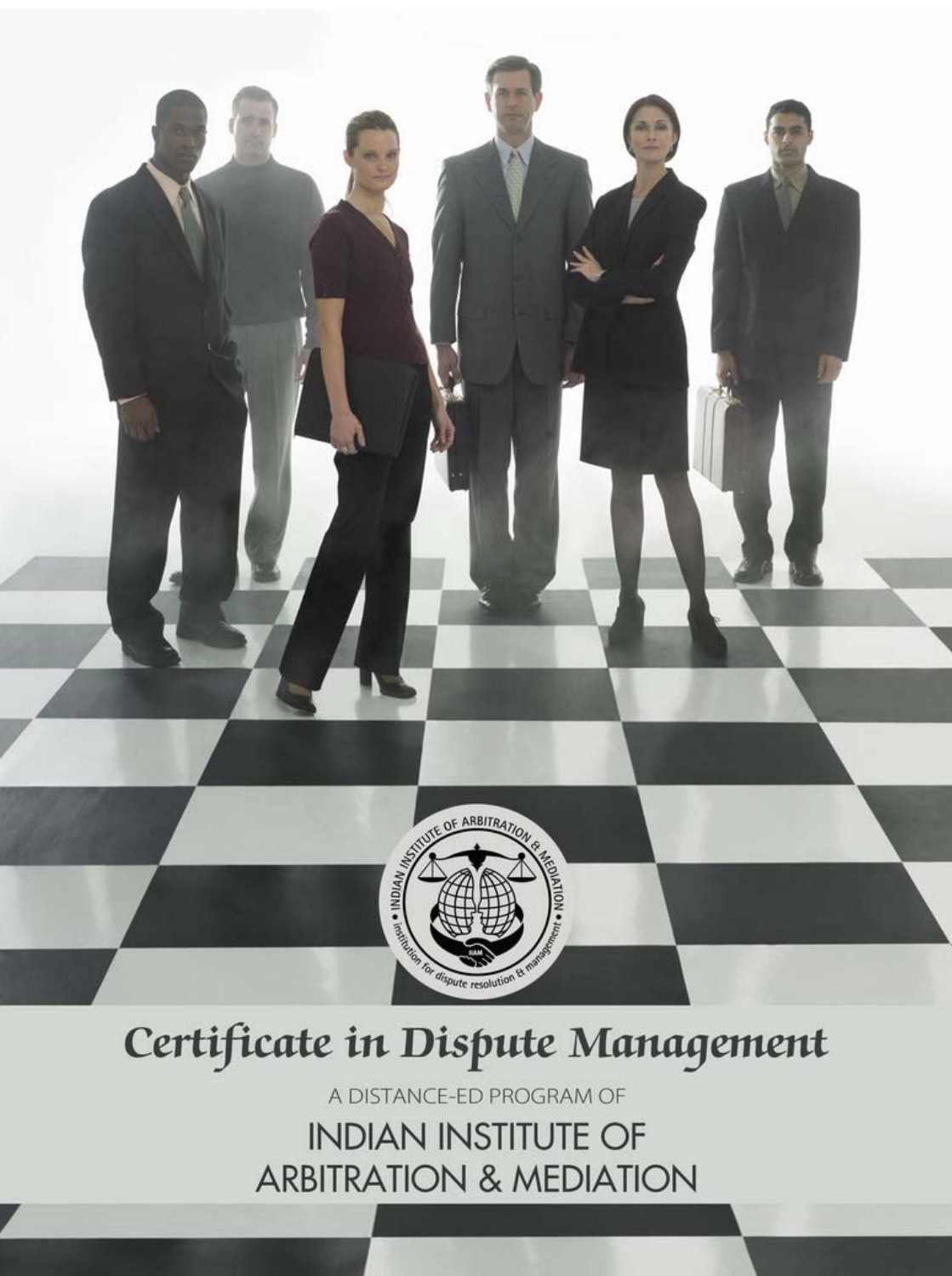## A b o ut the Course



CDM is a distance learning course which will provide a good basic knowledge of ADR – Negotiation, Mediation & Arbitration. The course provides guidance to become an effective negotiator and a good mediator. The course also gives knowledge on the concept of conciliation and arbitration. Candidates who successfully complete the program will be treated IIAM Community Mediators. They will be deemed to have completed 15 hours of training and as per IIAM norms they will be empanelled with IIAM and will be entitled to

mediate community disputes. The normal commercial mediator training program would be for 50 hours. After successful completion, they will be treated as IIAM Commercial Mediators and they will be entitled to mediate all types of disputes. Community Mediators after completing required expereince, will be eligible to be accredited as IIAM Certified Community Mediator. Commercial Mediators, will be eligible to apply for APCAM (Asia Pacific Centre for Arbitration & Mediation) Certification, as the Accreditation norms of APCAM.

The course is valid for six months from the date of enrolment. Participants can enroll at any time of year and study entirely at their own pace, submitting assignments when they are ready. A tutor will be available to mark the assignments and give feedback on the progress for a period of six months from the date of enrolment.

For Testimonials of Participants see: http://www.arbitrationindia.com/testimonials\_cdm.html

The program consists of two modules.

## Module 1 – Title: Basics on Negotiation & Mediation

Study of conventional types of negotiation and the alternatives for principled negotiation and its stages and method. Styles of negotiation and preparing to effective negotiation. Overview on mediation based on evaluative and facilitative methods.

## Module 2 – Title: Dispute Management ADR Methods

Comparative study of mediation and Conciliation and the methods of mediation. Arbitration and its style of dispute resolution. Analysis of systems of mediation and arbitration and various laws and rules.

## Assessment Strategy

Assessment is by evaluation of the assignments given at the end of the module.

## Course material

There will be four 'reading and study assignments' as course materials, and these form an essential part of the distance learning course. They are designed to help to work through the course and understand the concepts.

## **Certification**

On successfully completing the assignments included in the course the certificate will be awarded.

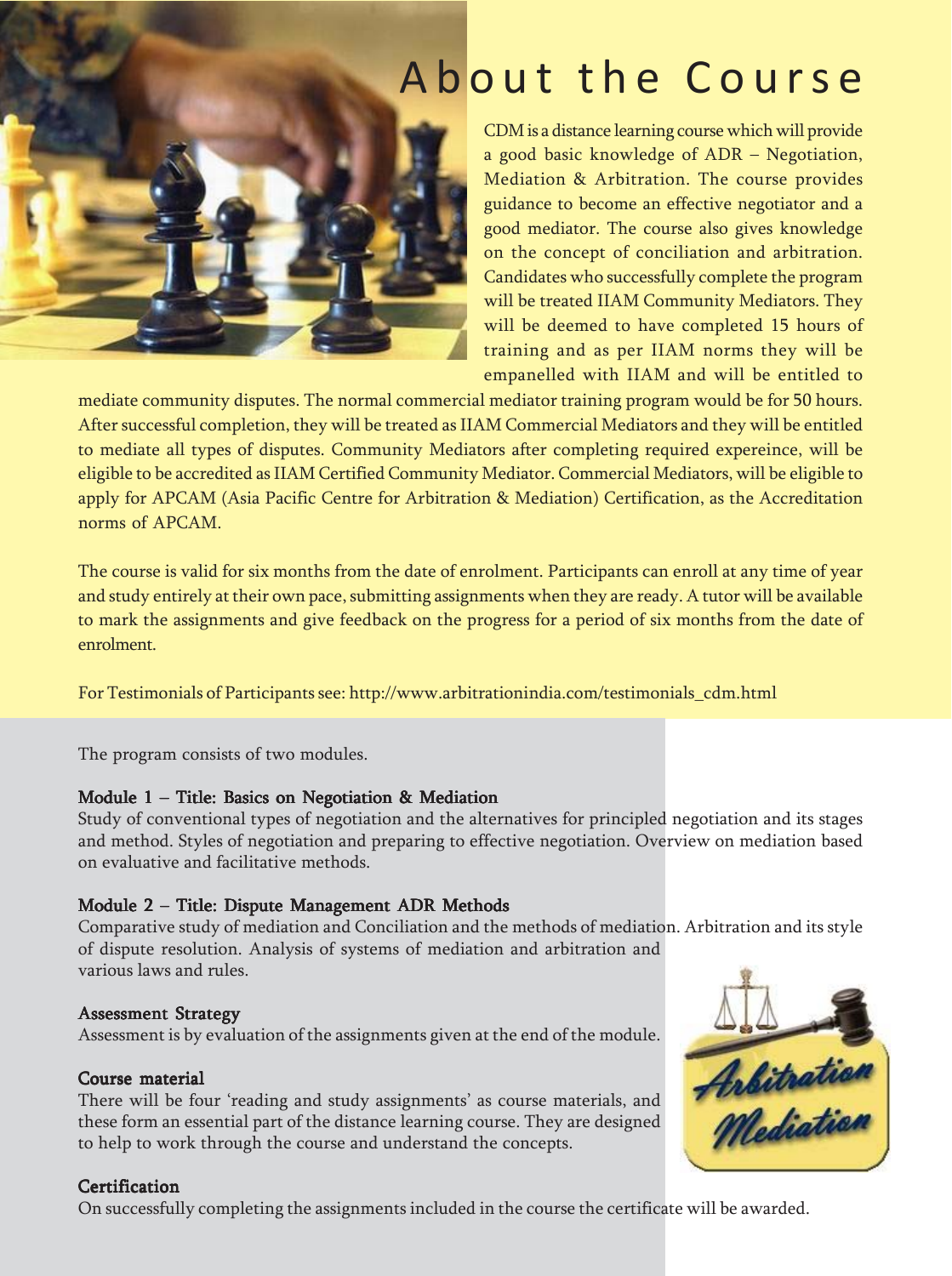#### **Assignments**



Each assignment consists of a problem evaluation and should be no more than 2,500 words. Through answering the assignment the applicant will apply the knowledge gained through reading, and test the understanding of the concepts.

#### Course fee

Rs. 18,000/-\* (US\$ 330\*) towards tuition fee and Rs. 2000/-\* (US\$ 40\*) towards handling charges outside India. The first part of the course will be sent out on receipt of the completed application form and payment. The second part will be sent out on completion of the first module. (\*Plus 18% GST)



The Admission into the Distance Education Program is open throughout the year and the participant can enroll at any time if he meets the eligibility criteria. All professionals and persons who have undergone basic graduate-level education are eligible for enrolment in this program. Law and Management students are also eligible to enroll for this program.

To apply for CDM Distance education course, complete the course enrolment application form, and submit by post. Applicants are required to submit the completed application form, the tuition and handling fee and all required documentary evidence concerning their educational qualifications, date of birth and full name. Payment by DD shall be in favour of "Indian Institute of Arbitration & Mediation". No final decision about an application can be made until this documentation has been received and inspected to IIAM's satisfaction.

Study by distance learning is for people who wish to enhance their career prospects and gain a qualification without having to attend any timetabled classes. Distance-Ed programs offer the facility to study in a flexible way and fit it around your lifestyle. Trying to get a higher qualification to better yourself, and so improve your talent and employment possibilities, can be difficult if you need to attend expensive classes while trying to keep your job. That might be is the biggest advantage to distance education. It gives you the ability to get your qualification by working at your own pace while putting in the hours you can. Distance learning is also an advantage to those who have moved to other countries for employment reasons and want to better themselves but cannot attend regular institutions or colleges. The distance education facilities will conduct programs by correspondence, when you send your work through the mail, or over the Internet. This is an easier way to take a distance learning program as you'll have your work marked faster and so can continue at a quicker pace.

IIAM offers Distance and Online Education programs approved by international standards and guided by domestic and international faculty.



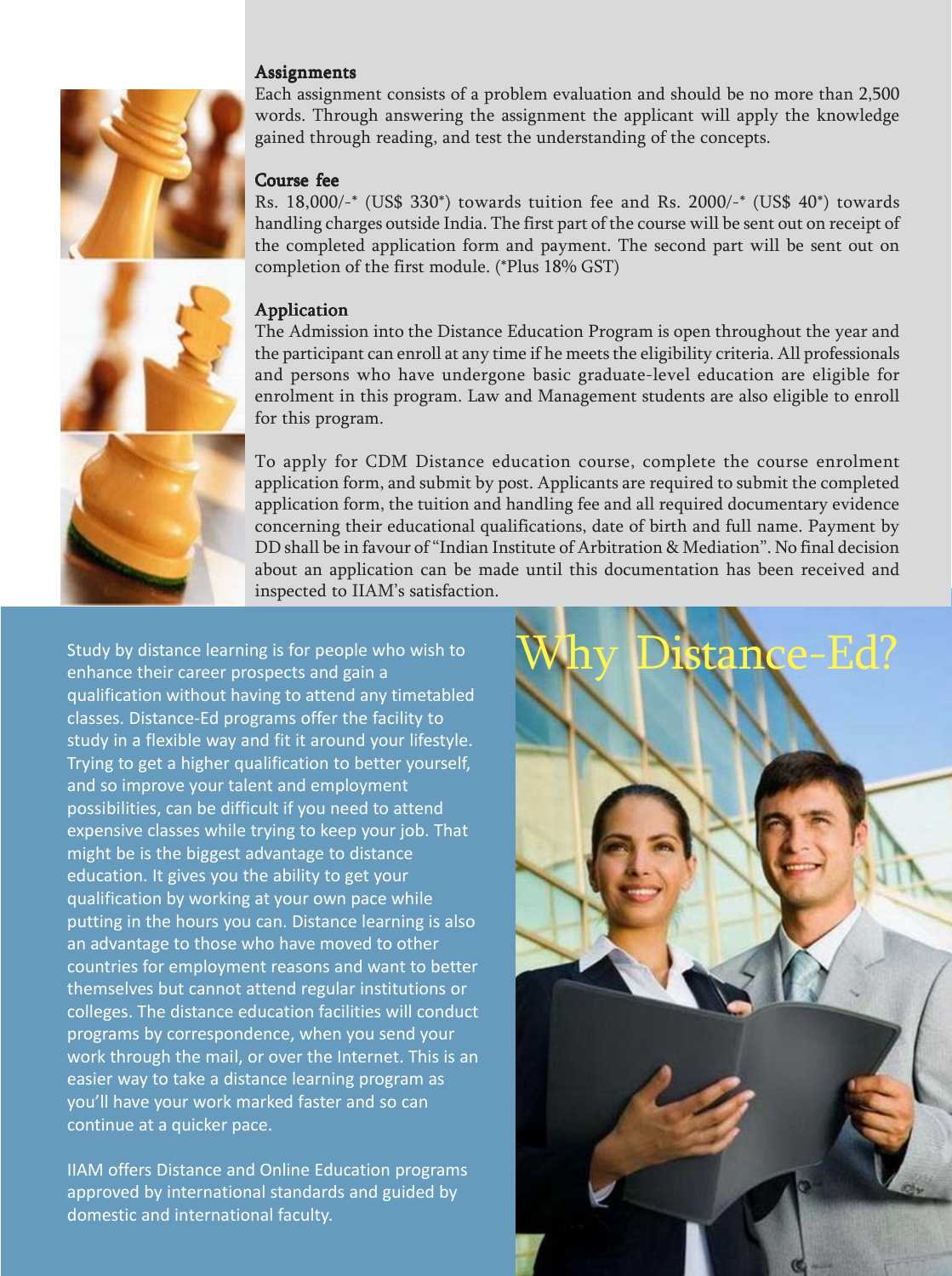## About the Institution

Indian Institute of Arbitration & Mediation (IIAM) is one of the pioneer institutions dealing with alternative dispute resolution (ADR) services and dispute prevention & management (DPM) services in India. Activities of IIAM are guided by an Advisory Board comprised of eminent jurists and professionals.

IIAM is a founder member of Asia Pacific Centre for Arbitration & Mediation (APCAM) and also the APCAM Centre in India. APCAM Centres are available in most of the Asia Pacific countries and caters the requirement of international disputes in the region under a single set of mediation and arbitration rules and also under a single panel of mediators and arbitrators accredited under a common system. IIAM was also the first institution in India approved by the International Mediation Institute (IMI), The Hague, as a "Qualifying Assessment Programme" (QAP) for IMI Certification. IIAM was the International Associate Member of the Civil Mediation Council UK.



More details about the institution and its activities are available in the website www.arbitrationindia.com



# Other Programs

There are various IIAM training programs designed to suite the needs and convenience of participants. It permits them to participate in a new and exciting dimension of law practice giving a central role in the process of private adjudication and justice. To cater the requirements of various segments of people, IIAM conducts training programs to suite their convenience and need. Tailor-made training programs on negotiation, mediation or arbitration can be designed to suite the requirement of the industry or institution.

For further details, see www.arbitrationindia.com/ training.html or mail dir@arbitrationindia.com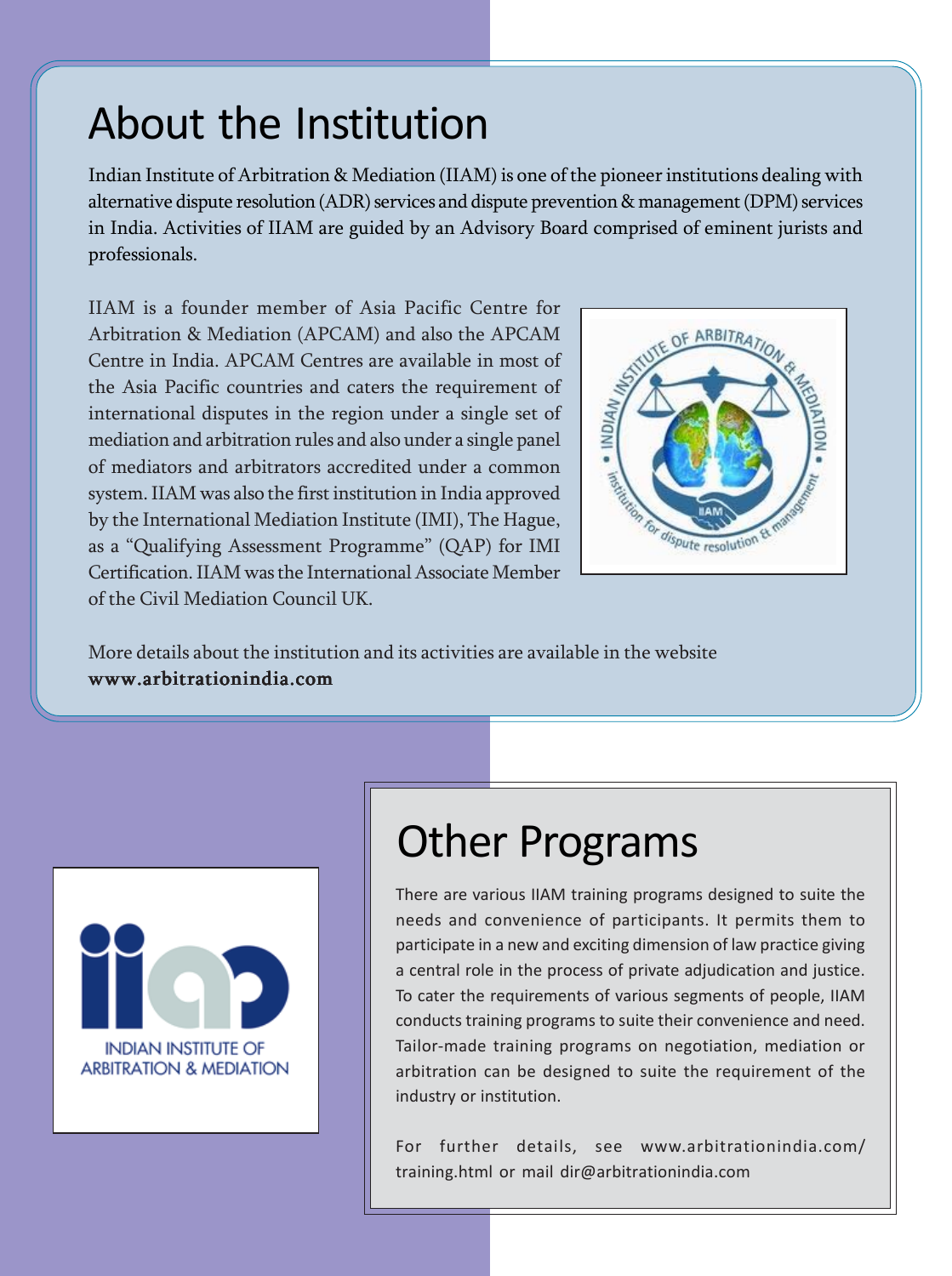# Course Contents

**Module 1 Basics on Negotiation & Mediation (Part 1)**

Overview Importance of ADR

**NEGOTIATION** Overview on Negotiation

FUNDAMENTALS ON NEGOTIATION Introduction Problems of conventional negotiations What is the alternative?

THE METHOD Separate the people from the problem Focus on interests, not positions Invent options for mutual gain Insist on using objective criteria

NEGOTIATION STRATEGIES Introduction Five basic negotiation styles Corporative versus competitive styles Beyond style – to effectiveness

FOUNDATIONS OF EFFECTIVE NEGOTIATION Introduction Negotiation style Attitude Authoritative Standards & Norms Leverage

IMPROVING 'STRATEGIES' Developing your 'BATNA' The better your BATNA, the greater your power Consider other side's BATNA Making to participate Negotiation Jujitsu Consider the one-text procedure

TAMING THE HARD BARGAINER How to negotiate about the rules of the game? Some common tricky tactics

ETHICS IN NEGOTIATION The minimum standard – Obey the Law Beyond the Law – A look at Ethics



**Module 1 Basics on Negotiation & Mediation (Part 2)**

MEDIATION Overview on Mediation How does it work? What is Mediation? Key qualities of Mediation Process Advantages

THE ART & SCIENCE OF MEDIATION Some key ADR distinctions Mediation Defined

THE METHOD Mediators & their approaches

PRINCIPLES OF CONFLICT MANAGEMENT The Five P's of Conflict Management

STAGES OF MEDIATION Initiation of the Mediation Process Mediation Session Post Session

THE MEDIATORS JOB Job description of a Mediator Job qualification of a Mediator Mediators Qualities Assess your point of entry Commit

BADGER Begin the Discussion Accumulate Information Develop the Agenda & Discussion Strategies Generate Movement Escape to Separate Sessions Resolve the Dispute

MEDIATORS TECHNIQUES Negotiation techniques used by a Mediator

FORMS OF AGREEMENT Written Agreements No Written Agreements

PRE-REQUISITE FOR SUCCESS OF MEDIATION Joy of Mediating

ETHICAL DILEMMAS & PRACTICAL CHALLENGES Code of Conduct for Mediators The right measure of Ethics – Just enough